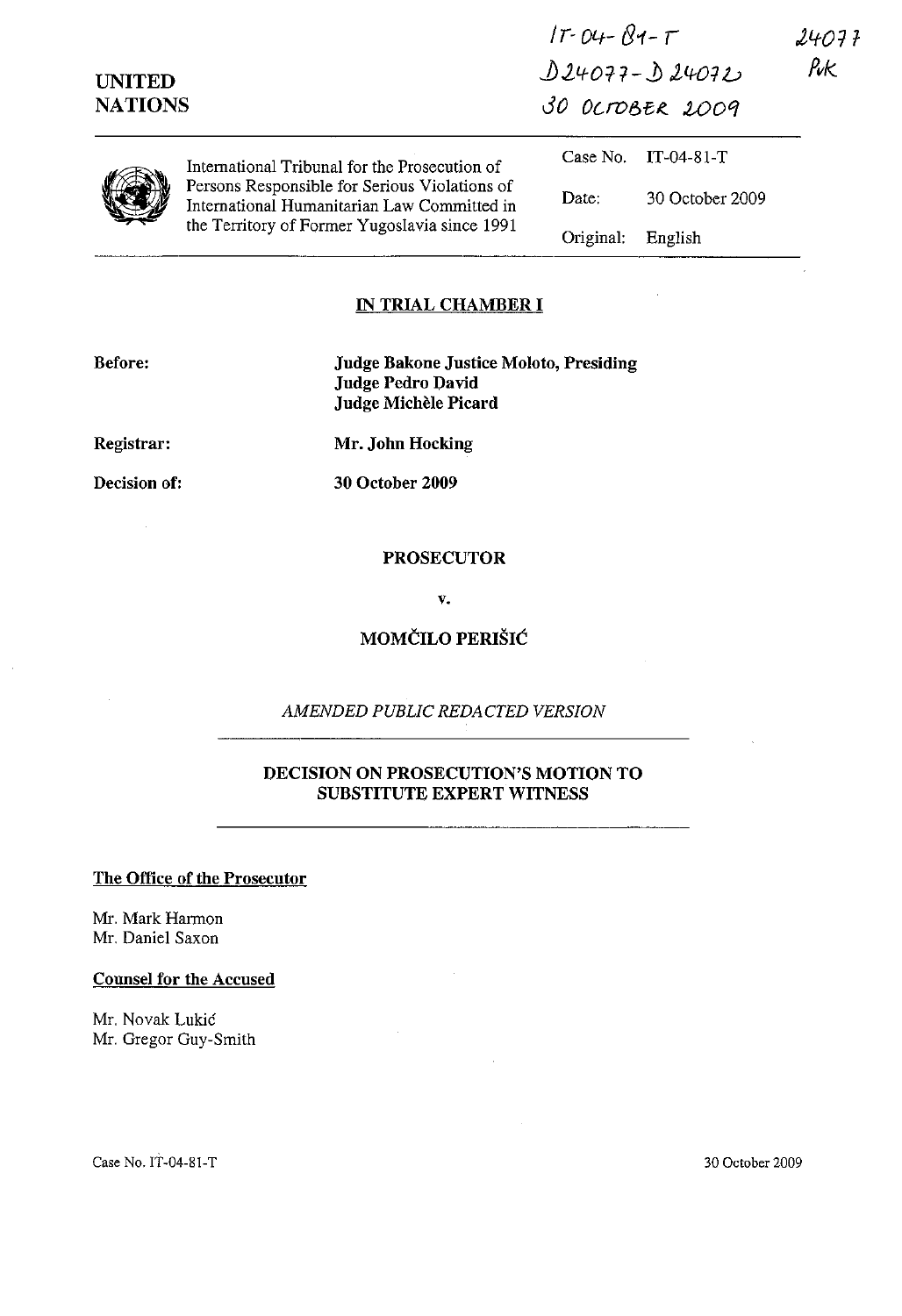**TRIAL CHAMBER I** ("Trial Chamber") of the International Tribunal for the Prosecution of Persons Responsible for Serious Violations of International Humanitarian Law Committed in the Territory of the former Yugoslavia since 1991 ("Tribunal") is seised of the "Prosecution Motion to Substitute Expert Witness with Annexes A and B", filed confidentially on 19 August 2009 ("Initial Motion"),<sup>1</sup> and the "Prosecution's Addendum to Motion to Substitute Expert Witness with Annexes A and B", filed confidentially on 7 September 2009 ("Addendum")<sup>2</sup> (collectively, the "Motion"). and hereby renders its Decision.

1. In its Motion, the Prosecution seeks leave to amend its Rule *65ter* witness list by replacing expert witness General Constantin Degeratu. **In** the Initial Motion, the Prosecution sought to replace General Degeratu with General Sir Richard Dannatt.<sup>3</sup> However, nine days after the Initial Motion was filed, General Dannatt recommended to the Prosecution that Major General Mungo Melvin would be a better qualified expert witness to address the questions submitted by the Prosecution.<sup>4</sup> Consequently, in the Addendum, the Prosecution now wishes to substitute General Degeratu with Major General Melvin.<sup>5</sup>

## **I. SUBMISSIONS**

## A. **Prosecution**

2. The Prosecution submits that both General Degeratu and Major General Melvin are able to testify as expert witnesses on the co-operation and coordination between the Yugoslav Army ("VJ"), the Army of Republika Srpska ("VRS") and the Army of Serbian Krajina ("SVK").<sup>6</sup> The Prosecution argues this evidence was relevant to prove allegations in the Indictment regarding the position and authority of the Accused, the exercise of that authority to provide VJ officers to the VRS and the SVK and the superior responsibility that the Accused retained in relation to those officers.<sup>7</sup>

3. The Prosecution argues it has good cause to make an expert witness substitution, as General Degeratu has failed to produce his final report by their agreed February 2009 due date despite repeated Prosecution efforts.<sup>8</sup> General Degeratu indicated in a 16 July 2009 meeting that he is now in a position to finalise the report, but the Prosecution asserts a lack of confidence in this

Case No. IT-04-81-T 2 2 30 October 2009

<sup>1</sup> Signed on 18 August 2009.

<sup>&</sup>lt;sup>2</sup> Signed on 4 September 2009.

<sup>&</sup>lt;sup>3</sup> Initial Motion, paras 1 and 14.

 $^{4}$  Addendum, para. 4.

<sup>5</sup> Addendum paras 1-2.

 $\frac{6}{1}$  Initial Motion, para. 2; Addendum, para. 2.

<sup>7</sup> Addendum, para. 2, referring to Indictment paras 2-23, 29, 34-37.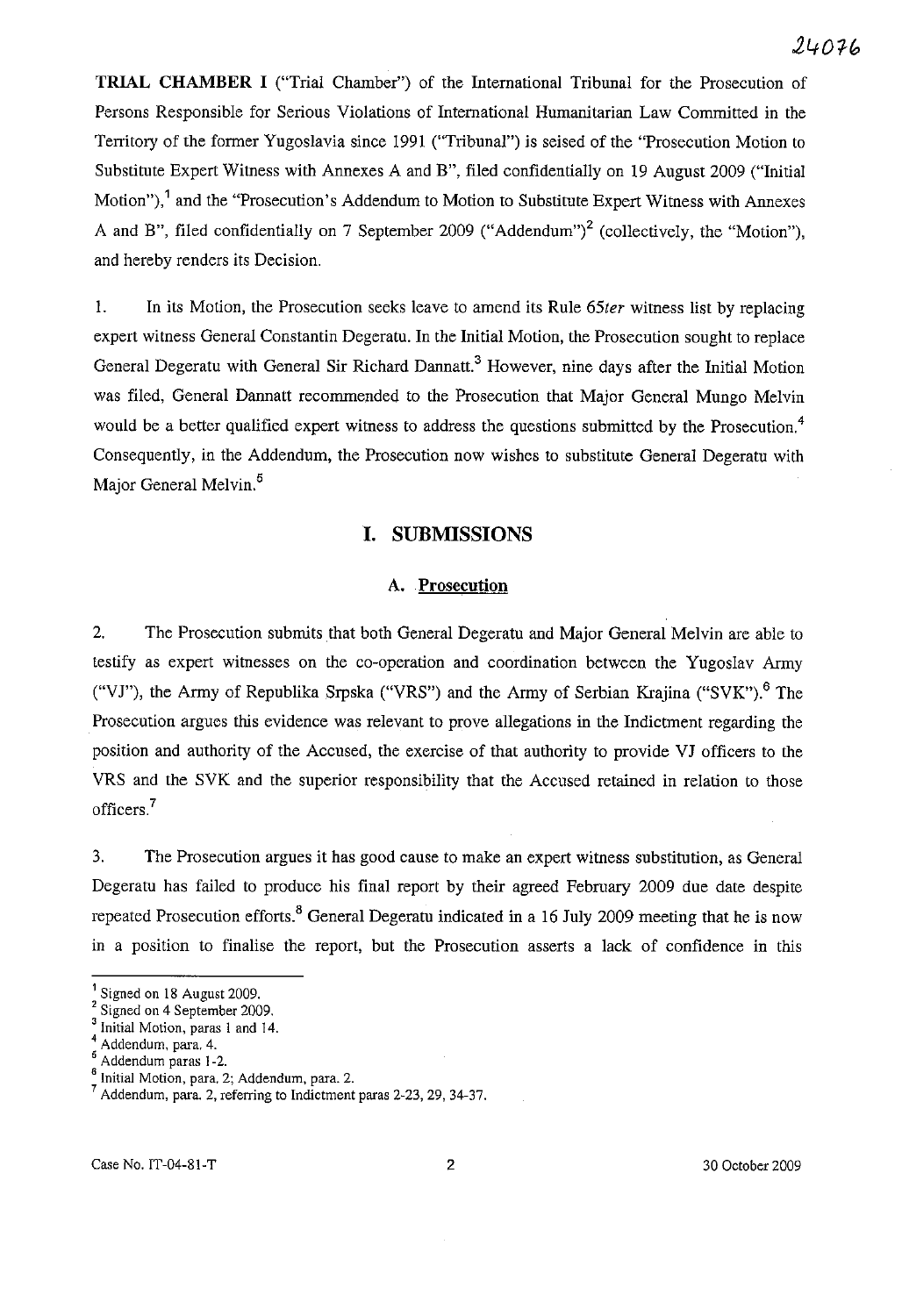statement.<sup>9</sup> The Prosecution submits that Major General Melvin has confirmed his availability to produce a brief report ("Melvin Report") containing responses to four of the seven questions originally put to General Degeratu.<sup>10</sup> The Prosecution expects the report to be available for disclosure by 18 September 2009.<sup>11</sup>

#### **B. Defence**

4. In its "Response to Prosecution's Addendum to Motion to Substitute Expert Witness" filed on II September 2009 ("Response"), the Defence alleges that the Prosecution has not shown good cause to make a substitution and asserts that the substitution prejudices the Defence. The Defence alleges that the Melvin Report would be delivered well beyond the early 2007 deadline the pre-trial Chamber initially imposed for General Degeratu's final report<sup>12</sup> and states that this Trial Chamber has already indicated that violation of such a deadline is reason enough to strike a report.<sup>13</sup> The Defence also asserts that the Prosecntion gives no justification as to why the difficulties it faced in obtaining General Degeratu's report were not disclosed to the Trial Chamber or the Defence earlier. 14

5. The Defence also argues that significant prejudice is present in that the submission of a "brand" new expert report a year into the trial is "unconscionable."<sup>15</sup> Though both experts are reporting on the same subject matter, the Defence asserts that this observation assumes a "uniformity of approach by both the witnesses  $[...]$  which is certainly not the case."<sup>16</sup> They also call to the Chamber's attention that General Degeratu's provisional report did not contain any references.<sup>17</sup>

#### **11. APPLICABLE LAW**

6. Pursuant to Rule *73bis(F)* of the Rules of Procedure and Evidence ("Rules"), a Trial Chamber may grant a motion requesting an amendment of the witness list if it is satisfied that doing

**<sup>8</sup> Addendum, para. 3, referring to Initial Motion, para. 8; Annex A.** 

**<sup>9</sup> Addendum, para. 3, referring to Initial Motion, para. 9.** 

<sup>&</sup>lt;sup>10</sup>**Addendum, para. 5. The questions to be asked are included in Annex A of the Addendum.** 

<sup>11</sup> Addendum. para. 6.

**<sup>12</sup>Response, para. 2.** *See also* **Order on Defence Submissions Regarding Various Experts' -Reports Disclosed by the Prosecution Pursuant to Rule 94 bis, 2 February 2007 (giving the Prosecution fourteen days from the decision to issue a final version of General Degeratu's report).** 

**<sup>13</sup>Response, para. 17.** *See also* **Decisions on Defence Motion to Exclude Reports of Mr. Patrick 1. Treanor, 27 October**  200S ("Treanor Expert Report Decision"), para. 16.

**<sup>14</sup>Response, para. 19.** 

**<sup>15</sup>Response, para. 27.** 

**<sup>16</sup>Response, para. 24.** 

**<sup>17</sup>Response, para. 11.**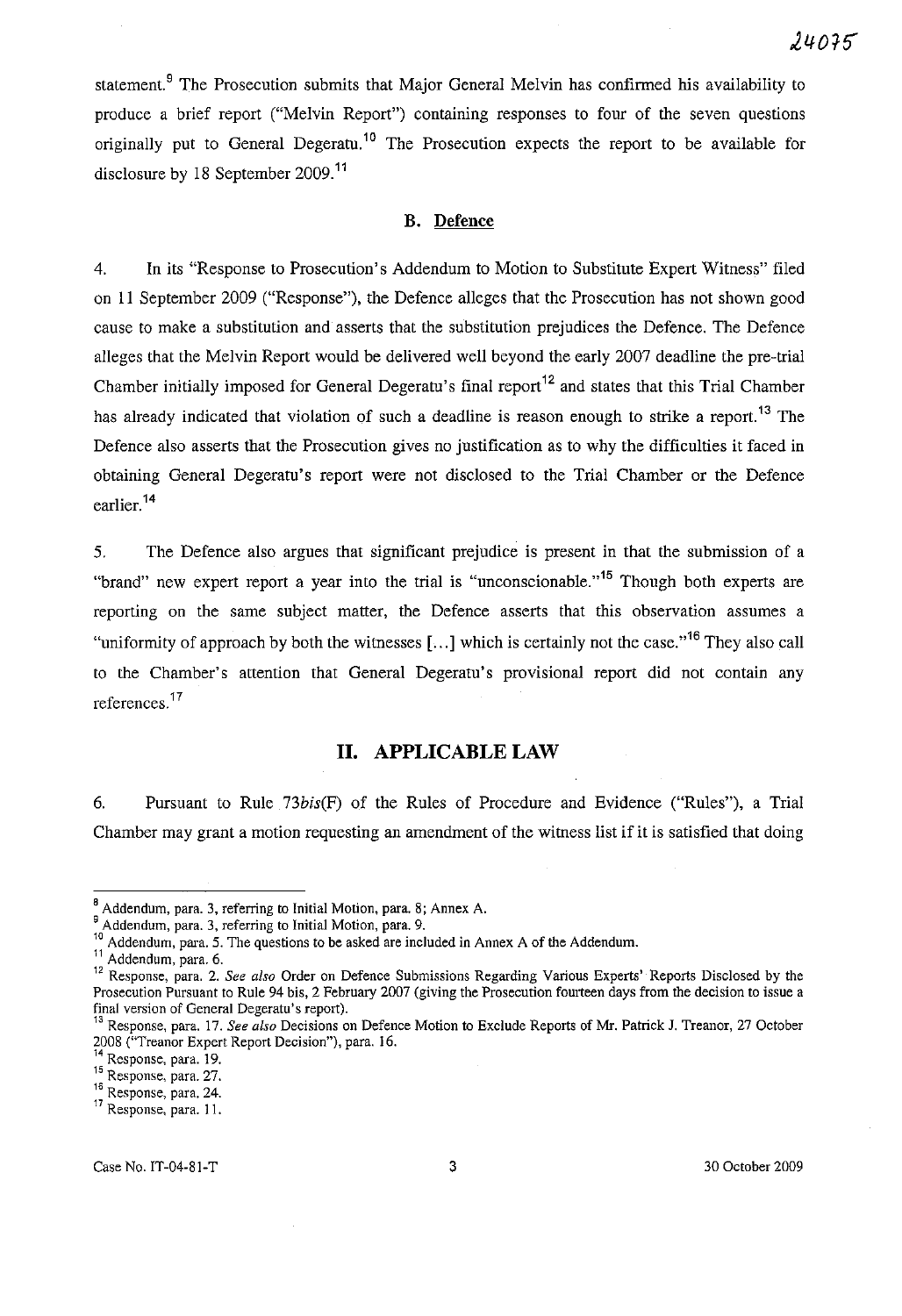so is in the interests of justice.<sup>18</sup> In exercising its discretion, the Trial Chamber must balance the Prosecution's duty to present available evidence to prove its case with the right of the accused to have adequate time and facilities to prepare a defence.<sup>19</sup> In making its determination, the Trial Chamber may also take into consideration several factors,<sup>20</sup> including whether the proposed evidence is *prima facie* relevant and of probative value in accordance with Rule 89(C) of the Rules and whether the probative value is outweighed by the need to ensure a fair trial.<sup>21</sup> The Trial Chamber may further consider the actual stage of the trial and other circumstances specific to the case, as well as whether good cause has been shown for the amendment of the witness list and whether any prejudice is caused to the defence by the addition of the witness<sup>22</sup>

### **Ill. DISCUSSION**

7. The Trial Chamber notes that Major General Melvin's anticipated evidence relates to the interrelationship between the VJ, VRS and SVK and the Accused's authority over members of these armies, key issues in the present case. The Trial Chamber is satisfied that this evidence is *prima facie* relevant and of probative value.

8. The Trial Chamber is mindful of the advanced stage of the proceedings and the imminent end of the Prosecution's case. However, the Trial Chamber is satisfied that this substitution at the current stage of the proceedings does not cause prejudice to the Defence. The Trial Chamber notes that Major General Melvin's expected evidence is identical in subject matter to that of General Degeratu and that the substitution is not expected to materially change the anticipated report or corresponding testimony. The Trial Chamber recalls the Prosecution's assertions that Major General Melvin's report will be "brief' and only answer four of the seven questions originally posed to General Degeratu. Moreover, the Defence has been in possession of General's Degeratu's provisional expert report, and has therefore been aware of his proposed evidence, since 7 November

<sup>&</sup>lt;sup>18</sup> Rule 73bis(F) of the Rules; *Prosecutor v. Haradinaj et al.*, Case No. IT-05-88-T, Confidential Decision on **Prosecution's Request to Add Two Witnesses to Its Witness List And to Substitute One Witness for Another, 1 November 2007,** *("Haradinaj* **Decision") para, 3;** *Prosecutor v. Multinovic et al.,* **Case No. IT-05-87-T, Decision on Prosecution Second Renewed Motion for Leave to Amend Its Rule** *65ter* **List to Add Michael Phi1lips and Shaun Byrnes, 12 March 2007,** *("Milutinovic* **Decision") para. 18;** *Prosecutor v. Vujadin Popovic et al.,* **Case No. IT -05-88-T, Decision on Prosecution's Motions for Leave to Amend Rule** *65ter* **Witness List and Rule** *65ter* **Exhibit List, 6 December 2006** *("Popovic* **Decision"), p. 6, with further references.** 

<sup>19</sup> Articles 20(1) and 21 (4)(b) of the Statute of the Tribunal ("Statute"). *Popovic* Decision, p. 6, with further references. *See also* **Decision on Prosecution's Motion for Leave to Amend its Rule 65** *ter* **Witness List With Annexes A and Band**  *ex Parte* Annex C, 26 May 2008, para. 7.

*<sup>20</sup> See Haradinaj* **Decision para. 4;** *MilutinovicDecision,* **para. 18;** *Prosecutor v. Slobodan Milosevic,* **Case No. IT-02-** *54-T.* Decision on Prosecution's Request to Call Witness C-063, 18 February 2004, p. 2.

<sup>&</sup>lt;sup>21</sup> Rules 89(C) and 89(D) of the Rules.

**<sup>22</sup> Haradinaj Decision, para. 4;** *Milutinovic* **Decision, para. 18;** *Popovic* **Decision, pp 6-7, with further references.**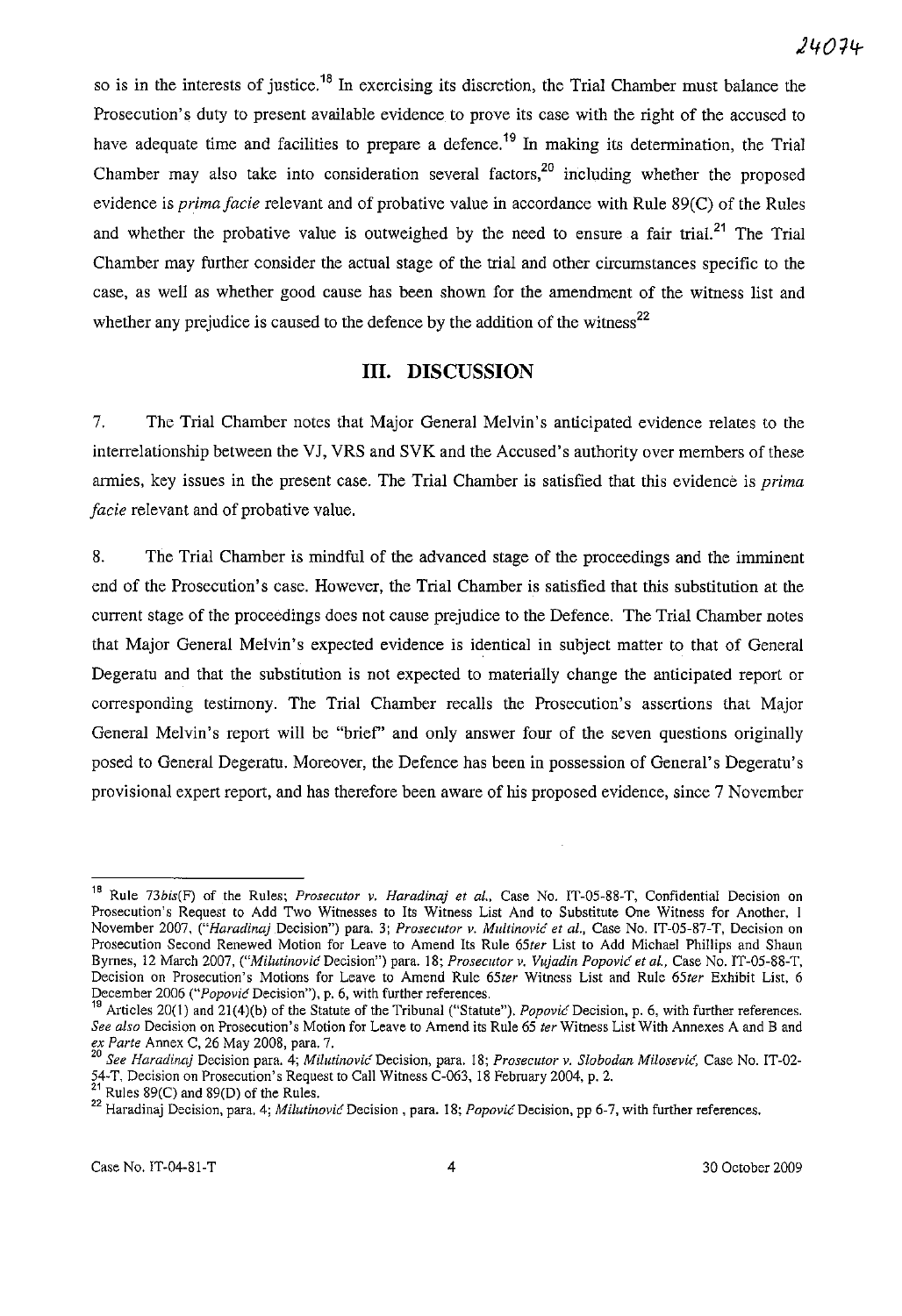2006.<sup>23</sup> The Trial Chamber is therefore satisfied that the substitution of the expert witness does not violate the Accused's right to a fair trial or the principle of equality of arms.

9. Furthermore, the Trial Chamber notes that Rule 94 *his* gives the Defence 30 days from the disclosure of the expert report by the Prosecution to form its opinion about the expert and his report. In the present case, this timeframe should be adequate for the Defence to prepare a defence.

10. The Prosecution presented evidence of well over a dozen attempts to contact General Degeratu by telephone and email [REDACTED]. When balanced against his consistent unreliability, the Trial Chamber finds that the Prosecution's lack of confidence that General Degeratu can finish the report in a timely fashion is reasonable. The Trial Chamber is therefore satisfied that the Prosecution has shown good cause for seeking the substitntion of General Degeratu.

11. Finally, the Trial Chamber notes that the Defence's argument regarding this Trial Chamber's earlier Treanor Expert Report Decision incorrectly states the law. Said decision explained that violating a deadline is "a reason" among others to strike a late report.<sup>24</sup> and *not* that it is "reason enough" to do so. There were other reasons for striking the Treanor report<sup>25</sup> that are not present on the facts before the Chamber now.

**24 Treanor Expert Report Decision, para. 16.** 

**<sup>23</sup> Defence Notice Pursuant to Rule 94** *bis* **Concerning Expert Constantin Degeratu and Motion to Strike Report, 28**  November 2006, para. 1.

**<sup>25</sup> Other reasons given for striking one of Mr. Treanor's two reports included concerns over methodology, Mr. Treanor's specialised knowledge on the topic, and the report's probative value.** *See* **Ibid., paras 25-29.**